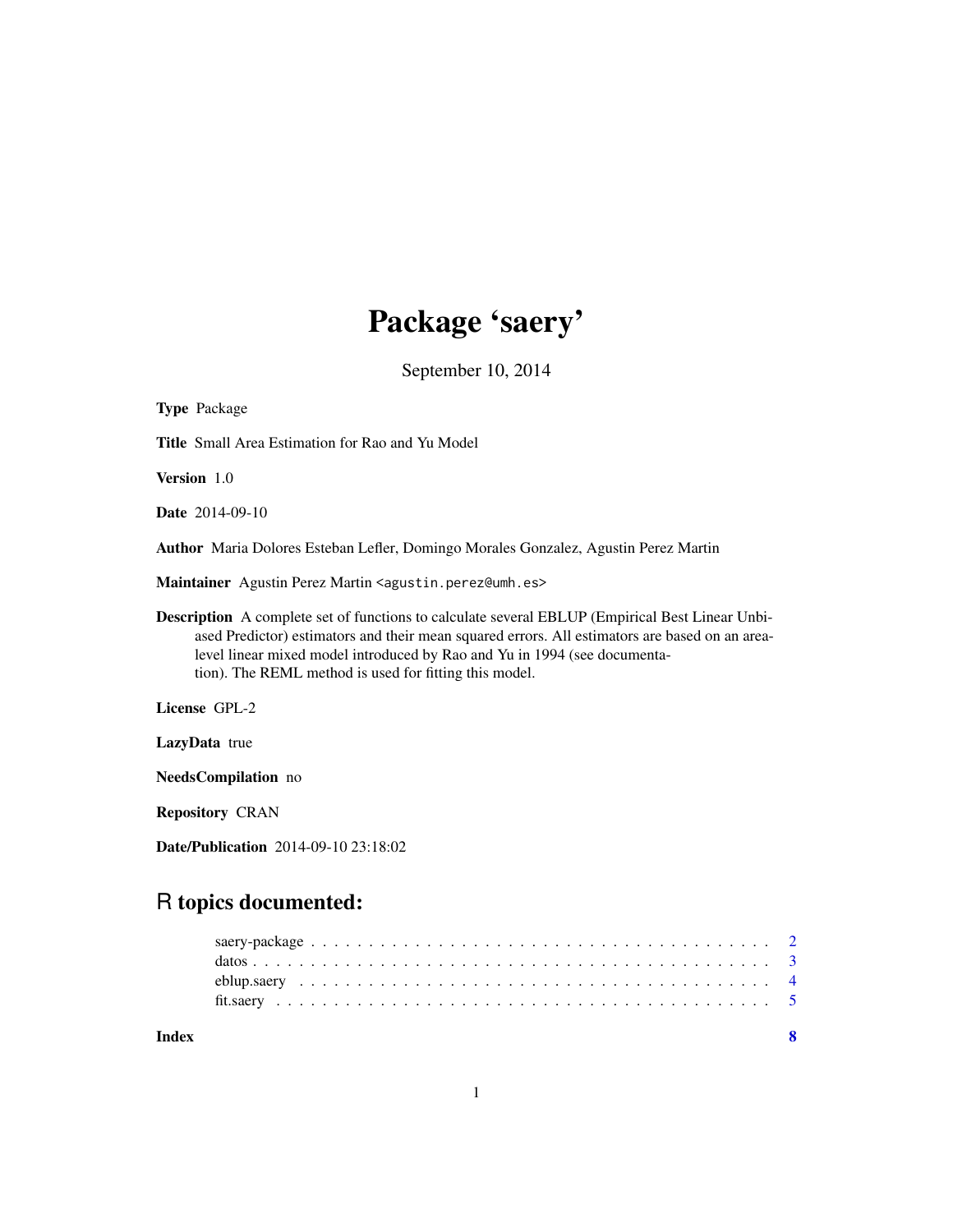#### Description

A complete set of functions to calculate several eblups estimators and its mean square errors. All estimators are based in area-level linear mixed model introduced by Rao and Yu in 1994 (see documentation). Saery package are developed to fit the model with REML method.

#### Details

| Package: | saery      |
|----------|------------|
| Type:    | Package    |
| Version: | 1.0        |
| Date:    | 2014-09-10 |
| License: | $GPI - 2$  |

The main functions of the saery package are fit.saery and eblup.saery. The function fit.saery is used to fit the correct model for three options. eblup.saery calculates the eblup and mse for the model.

#### Author(s)

Maria Dolores Esteban Lefler, Domingo Morales Gonzalez, Agustin Perez Martin

Maintainer: Agustin Perez Martin <agustin.perez@umh.es>

#### References

Rao, J.N.K., Yu, M., 1994. Small area estimation by combining time series and cross sectional data. Canadian Journal of Statistics 22, 511-528.

Esteban, M.D., Morales, D., Perez, A., Santamaria, L., 2012. Small area estimation of poverty proportions under area-level time models. Computational Statistics and Data Analysis, 56 (10), pp. 2840-2855.

# Examples

```
sigma2edi <- datos[,6]
X <- as.matrix(datos[,5])
ydi <- datos[,3]
D <- length(unique(datos[,1]))
md <- rep(length(unique(datos[,2])), D)
output.fit.ar1 <- fit.saery(X, ydi, D, md, sigma2edi, "AR", 0.9)
output.fit.ar1
```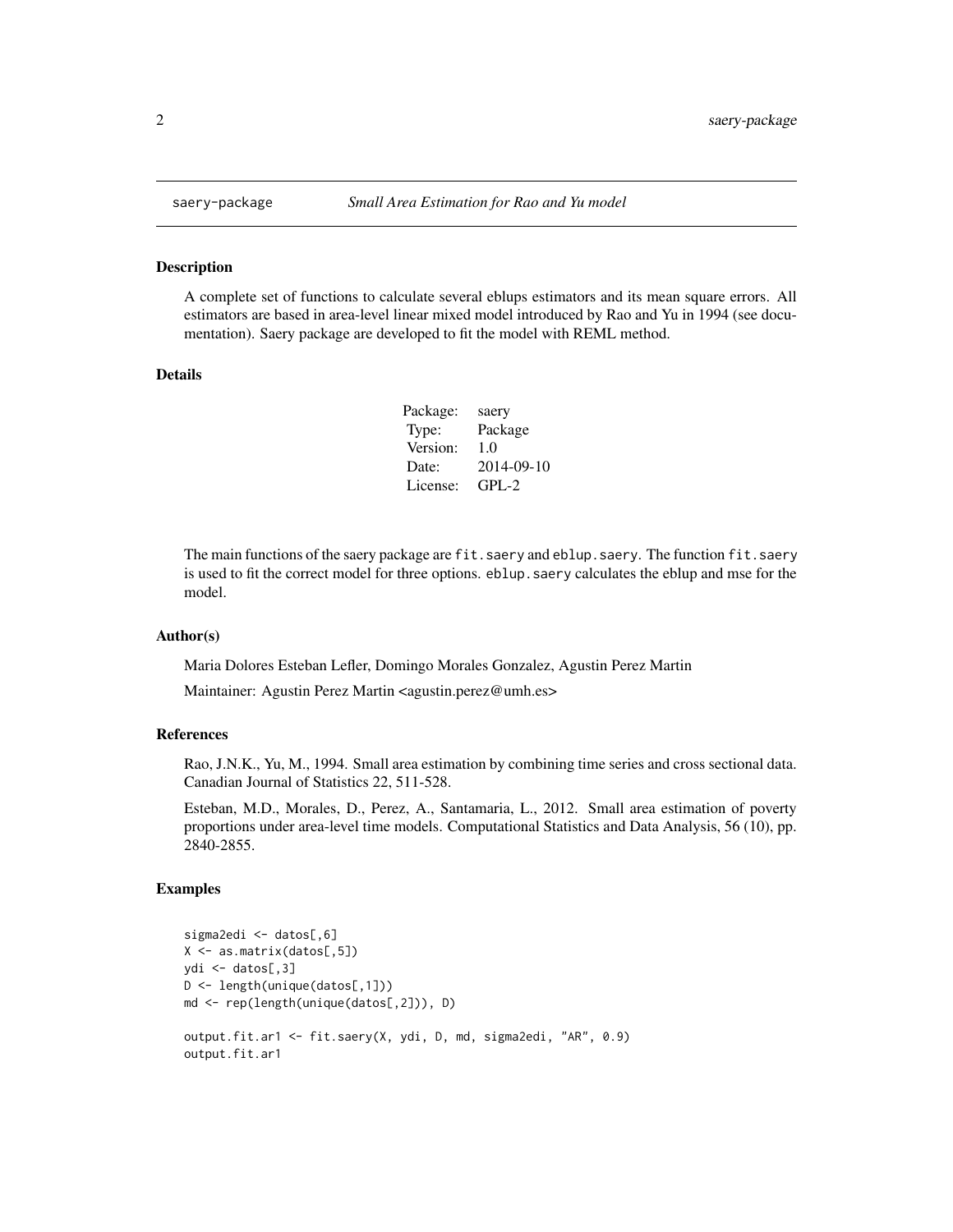<span id="page-2-0"></span>datos antico de la contrada de la contrada de la contrada de la contrada de la contrada de la contrada de la contrada de la contrada de la contrada de la contrada de la contrada de la contrada de la contrada de la contrada

```
#For computational reasons B is too low. We recomend to increase up to 100
eblup.output.ar1 <- eblup.saery(X, ydi, D, md, sigma2edi, "a", plot = TRUE, B = 2)
eblup.output.ar1
```
datos *Dataset for saery package*

#### Description

A simulated dataset created by the authors in order to check the correct operation of the saery package

#### Usage

data(datos)

# Format

A simulated data frame with 2000 observations on the following 6 variables.

Area a numeric vector with the area (domain) of the data

Period a numeric vector with the period (subdomain) of the data

ydi a numeric vector with the direct estimator of the indicator of interest for area (domain)

ones a numeric vector. This is only needed to include the intercept parameter in the model

xdi a numeric vector containing the aggregated (population) values of an auxiliary variable

sigma2edi a numeric vector with the known variance of the error term

#### Examples

```
sigma2edi <- datos[,6]
X <- as.matrix(datos[,5])
ydi <- datos[,3]
D <- length(unique(datos[,1]))
md <- rep(length(unique(datos[,2])), D)
output.fit.ar1 <- fit.saery(X, ydi, D, md, sigma2edi, "AR", 0.9)
output.fit.ar1
#For computational reasons B is too low. We recomend to increase up to 100
eblup.output.ar1 <- eblup.saery(X, ydi, D, md, sigma2edi, "a", plot = TRUE, B = 2)
eblup.output.ar1
```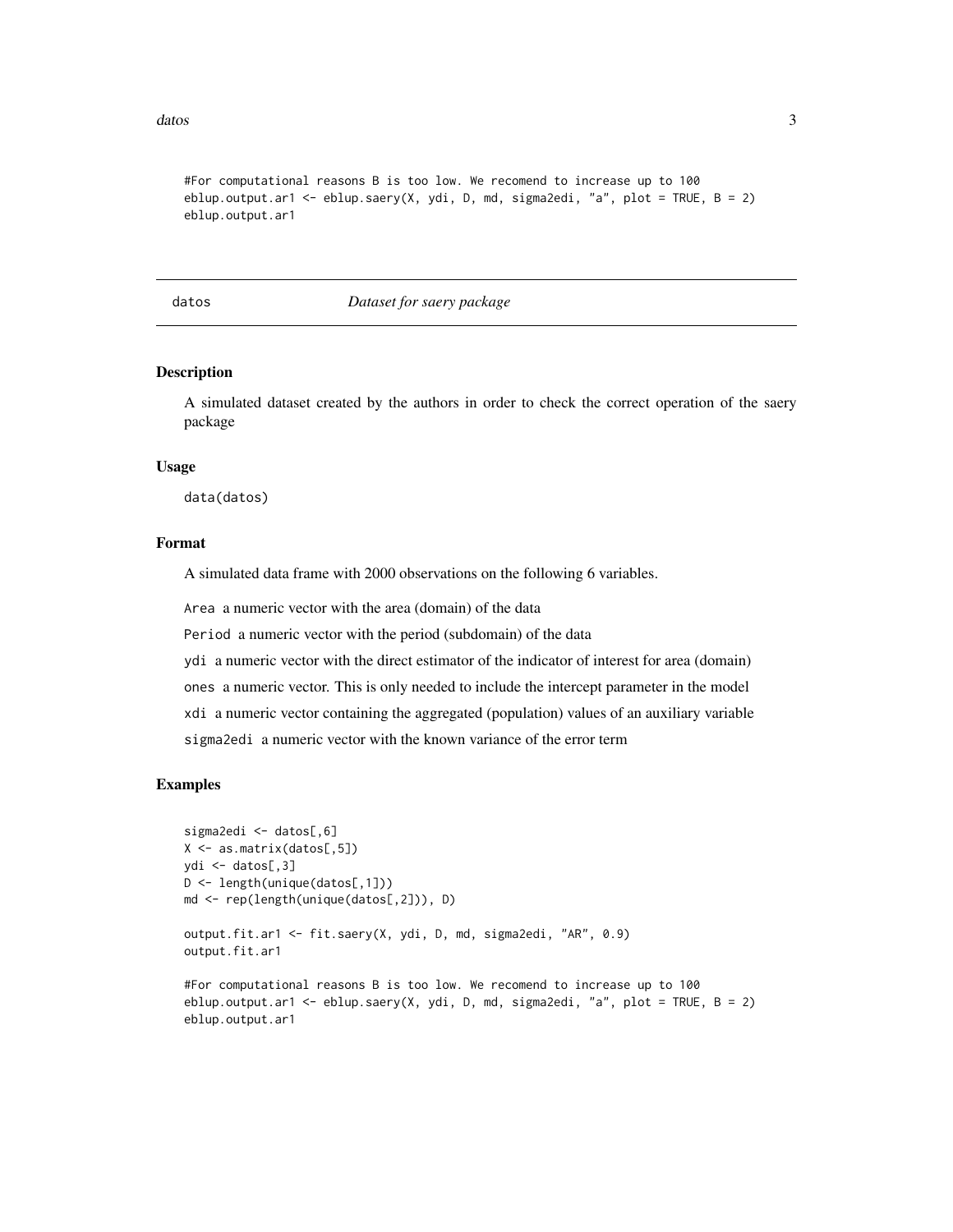# Description

The function eblup.saery calculate the eblup and mse for a model. Is recomended that the model was previusly checked by [fit.saery](#page-4-1)

# Usage

```
eblup.saery(X, ydi, D, md, sigma2edi,
     model = c("INDEP", "AR1", "MA1"),
     plot = FALSE, type = "I", B = 100eblup.saery.AR1(X, ydi, D, md, sigma2edi, plot, type, B)
eblup.saery.MA1(X, ydi, D, md, sigma2edi, plot, type, B)
eblup.saery.indep(X, ydi, D, md, sigma2edi, plot)
```
# Arguments

| X         | a numeric vector or data frame containing the aggregated (population) values<br>of p auxiliary variables. A ones columns must be agregated to calculate the<br>intercept parameter                                                                                                                                |
|-----------|-------------------------------------------------------------------------------------------------------------------------------------------------------------------------------------------------------------------------------------------------------------------------------------------------------------------|
| ydi       | a numeric vector with the direct estimator of the indicator of interest for area<br>(domain)                                                                                                                                                                                                                      |
| D         | a numeric vector with the number of areas (domain) of the data                                                                                                                                                                                                                                                    |
| md        | a numeric vector with the number of periods (subdomains) for each area of the<br>data                                                                                                                                                                                                                             |
| sigma2edi | a numeric vector with the known variance of the error term                                                                                                                                                                                                                                                        |
| model     | Three diferents types of model must be fit. For an indepent model INDEP or an<br>abbreviated version of it must be typed. An AR1 model can be fit using AR1<br>or an abbreviated version. For MA1 model, use MA1 or an abbreviated version.<br>This function and fit. saery use the REML method to fit the model. |
| plot      | logical specifying if a set of plot be returned. FALSE by default.                                                                                                                                                                                                                                                |
| type      | three types of mse can be calculated for AR1 and MA1 models. One of the with<br>an explicit and direct function, and the orther two by a bootstrap procedure that<br>takes more time to the system to calculate them. For the indep model, only the<br>an explicit function are developed type $=$ "I"            |
| B         | the number of bootstrap samples to be generated and fitted for types "I" and<br>"III"                                                                                                                                                                                                                             |

#### Value

A data frame with the eblups and its mse be returned. A set of plots be displayed if plot = TRUE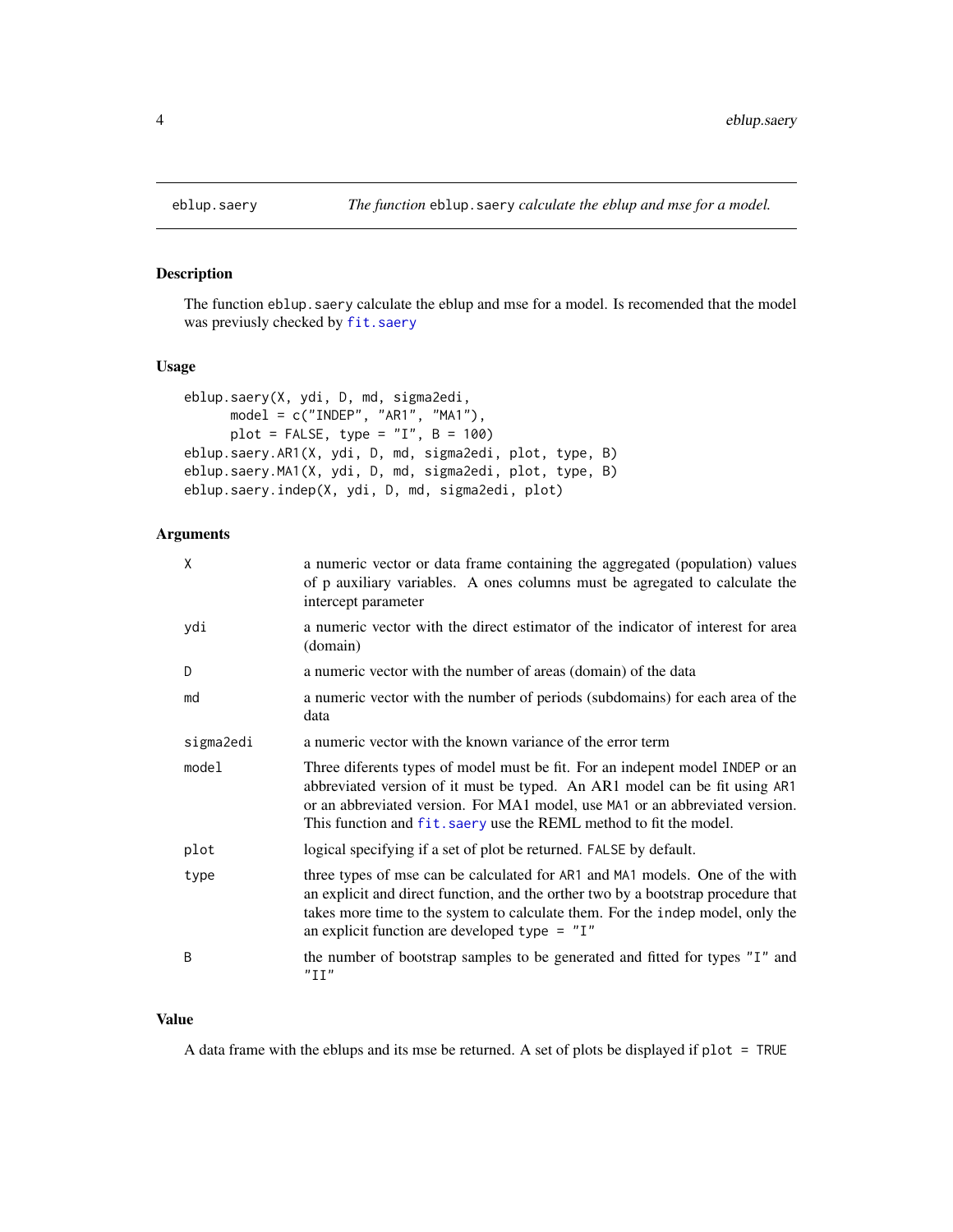#### <span id="page-4-0"></span>fit.saery 5

#### Author(s)

Maria Dolores Esteban Lefler, Domingo Morales Gonzalez, Agustin Perez Martin

#### References

Rao, J.N.K., Yu, M., 1994. Small area estimation by combining time series and cross sectional data. Canadian Journal of Statistics 22, 511-528.

Esteban, M.D., Morales, D., Perez, A., Santamaria, L., 2012. Small area estimation of poverty proportions under area-level time models. Computational Statistics and Data Analysis, 56 (10), pp. 2840-2855.

# See Also

[fit.saery](#page-4-1)

#### Examples

```
sigma2edi <- datos[,6]
X <- as.matrix(datos[,5])
ydi <- datos[,3]
D <- length(unique(datos[,1]))
md <- rep(length(unique(datos[,2])), D)
#For computational reasons B is too low. We recomend to increase up to 100
eblup.output.ar1 <- eblup.saery(X, ydi, D, md, sigma2edi, model = "a", plot = TRUE, B = 2)
eblup.output.ar1
#For computational reasons B is too low. We recomend to increase up to 100
eblup.output.ma1 <- eblup.saery(X, ydi, D, md, sigma2edi,
                    model = "ma", plot = FALSE, type = "II", B = 2)
eblup.output.ma1
eblup.output.indep <- eblup.saery(X, ydi, D, md, sigma2edi,
                      model = "i", plot = TRUE)eblup.output.indep
```
<span id="page-4-1"></span>

|  |  | fit.saery |  |
|--|--|-----------|--|
|  |  |           |  |

The function fit. saery is used to fit the correct model for three op*tions.*

# Description

The function fit.saery fits the model for three options. This function and [eblup.saery](#page-3-1) use the REML method to fit the model.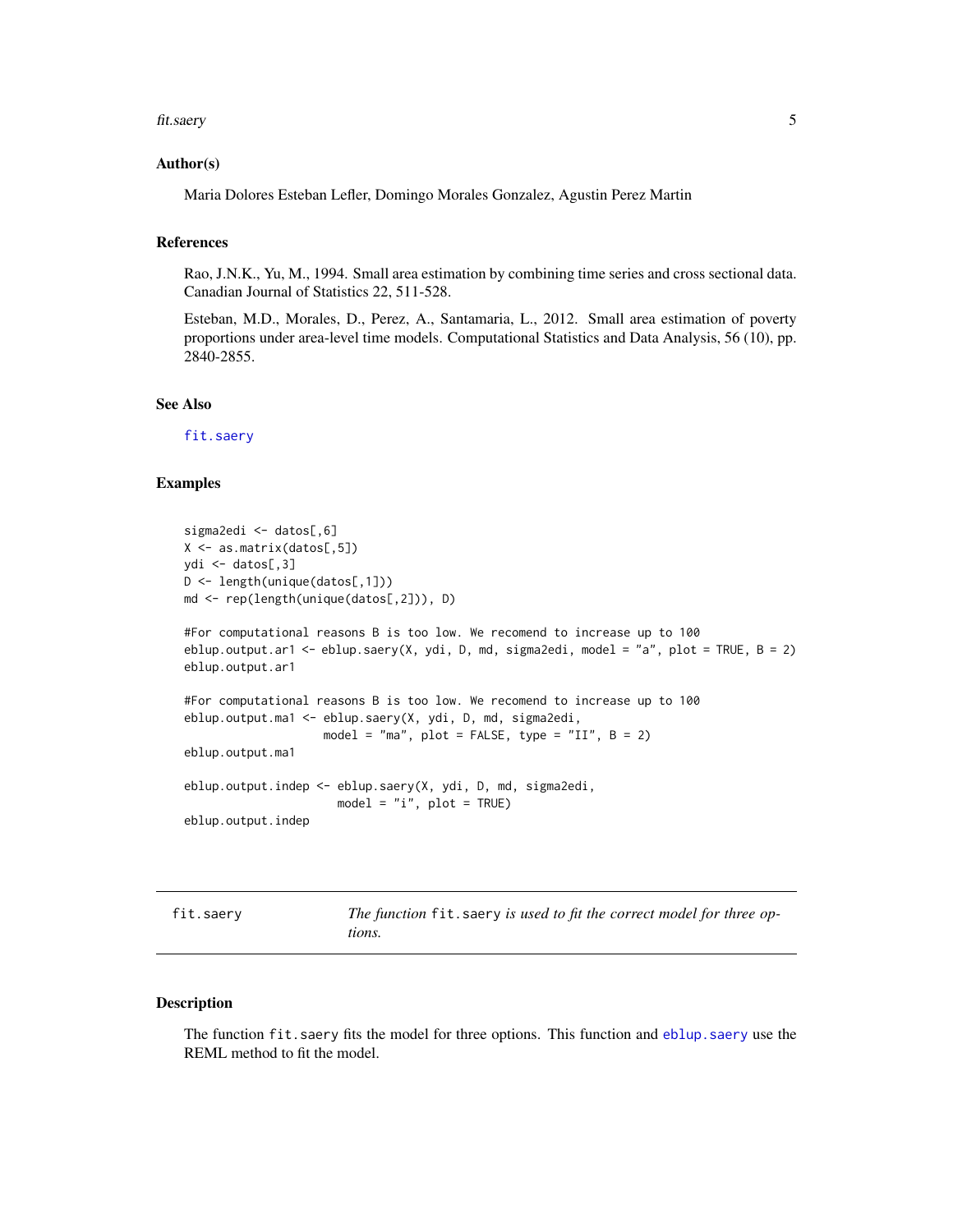#### <span id="page-5-0"></span>Usage

```
fit.saery(X, ydi, D, md, sigma2edi,
     model = c("INDEP", "AR1", "MA1"),
     conf.level = 0.95fit.saery.AR1(X, ydi, D, md, sigma2edi, conf.level)
fit.saery.MA1(X, ydi, D, md, sigma2edi, conf.level)
fit.saery.indep(X, ydi, D, md, sigma2edi, conf.level)
```
#### **Arguments**

| Χ          | a numeric vector or data frame containing the aggregated (population) values<br>of p auxiliary variables. A ones columns must be agregated to calculate the<br>intercept parameter                                                                                                                                |
|------------|-------------------------------------------------------------------------------------------------------------------------------------------------------------------------------------------------------------------------------------------------------------------------------------------------------------------|
| ydi        | a numeric vector with the direct estimator of the indicator of interest for area<br>(domain)                                                                                                                                                                                                                      |
| D          | a numeric vector with the number of areas (domain) of the data                                                                                                                                                                                                                                                    |
| md         | a numeric vector with the number of periods (subdomains) for each area of the<br>data                                                                                                                                                                                                                             |
| sigma2edi  | a numeric vector with the known variance of the error term                                                                                                                                                                                                                                                        |
| model      | Three diferents types of model must be fit. For an indepent model INDEP or an<br>abbreviated version of it must be typed. An AR1 model can be fit using AR1<br>or an abbreviated version. For MA1 model, use MA1 or an abbreviated version.<br>This function and fit, saery use the REML method to fit the model. |
| conf.level | a value under 1 for the confidence level for the confidence intervals returned by<br>the function                                                                                                                                                                                                                 |

# Value

A list with the fitted parameters of the model are returned. Caonfidence intervals, p-values, the Fisher Scoring matrix and the number of iterations of the model are also returned.

# Author(s)

Maria Dolores Esteban Lefler, Domingo Morales Gonzalez, Agustin Perez Martin

#### References

Rao, J.N.K., Yu, M., 1994. Small area estimation by combining time series and cross sectional data. Canadian Journal of Statistics 22, 511-528.

Esteban, M.D., Morales, D., Perez, A., Santamaria, L., 2012. Small area estimation of poverty proportions under area-level time models. Computational Statistics and Data Analysis, 56 (10), pp. 2840-2855.

# See Also

[eblup.saery](#page-3-1), ~~~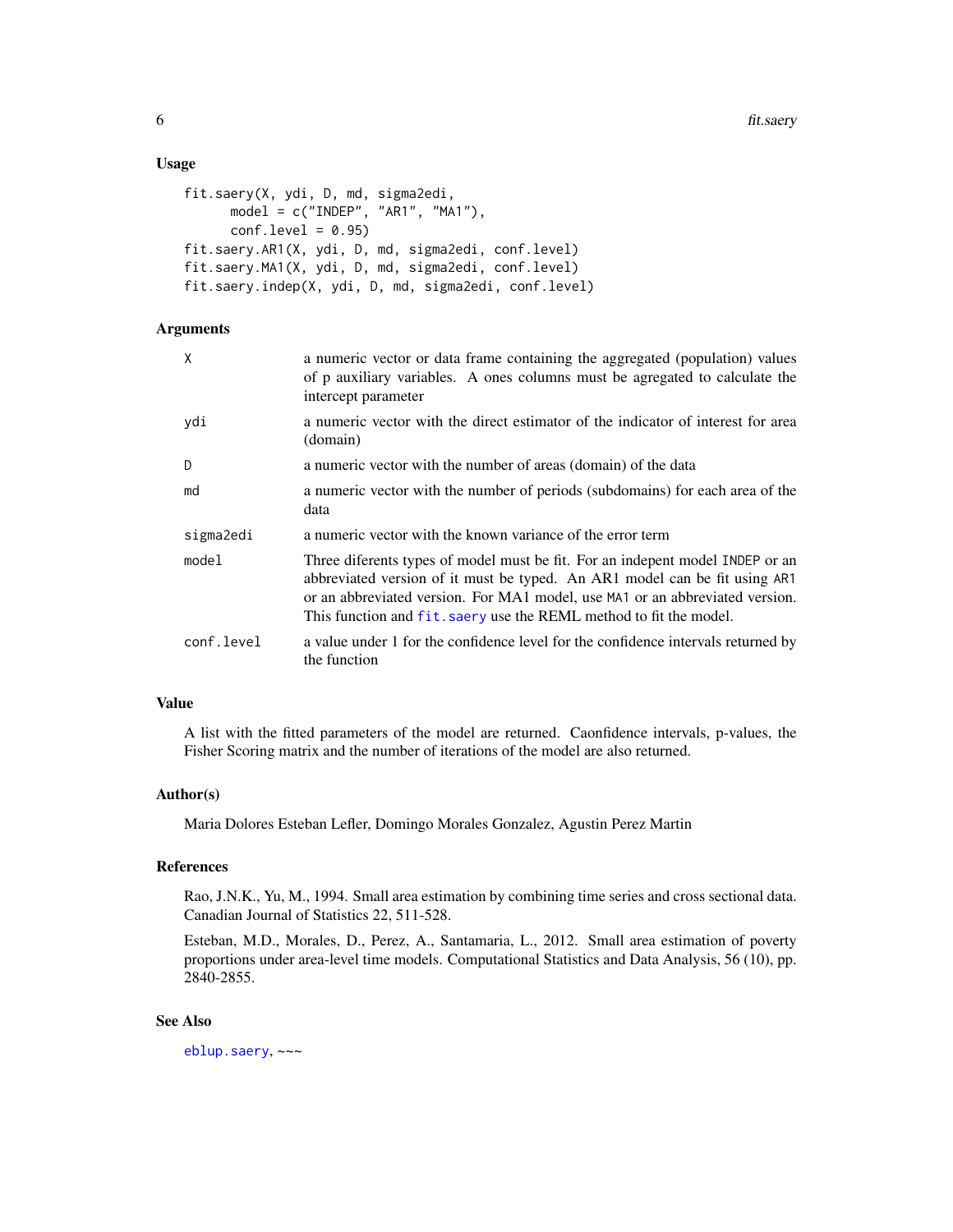#### fit.saery 7

# Examples

```
sigma2edi <- datos[,6]
X <- as.matrix(datos[,5])
ydi <- datos[,3]
D <- length(unique(datos[,1]))
md <- rep(length(unique(datos[,2])), D)
output.fit.ar1 <- fit.saery(X, ydi, D, md, sigma2edi, "AR", 0.9)
output.fit.ar1
output.fit.ma1 <- fit.saery(X, ydi, D, md, sigma2edi, "MA", 0.9)
output.fit.ma1
output.fit.indep <- fit.saery(X, ydi, D, md, sigma2edi, "indep", 0.9)
output.fit.indep
```